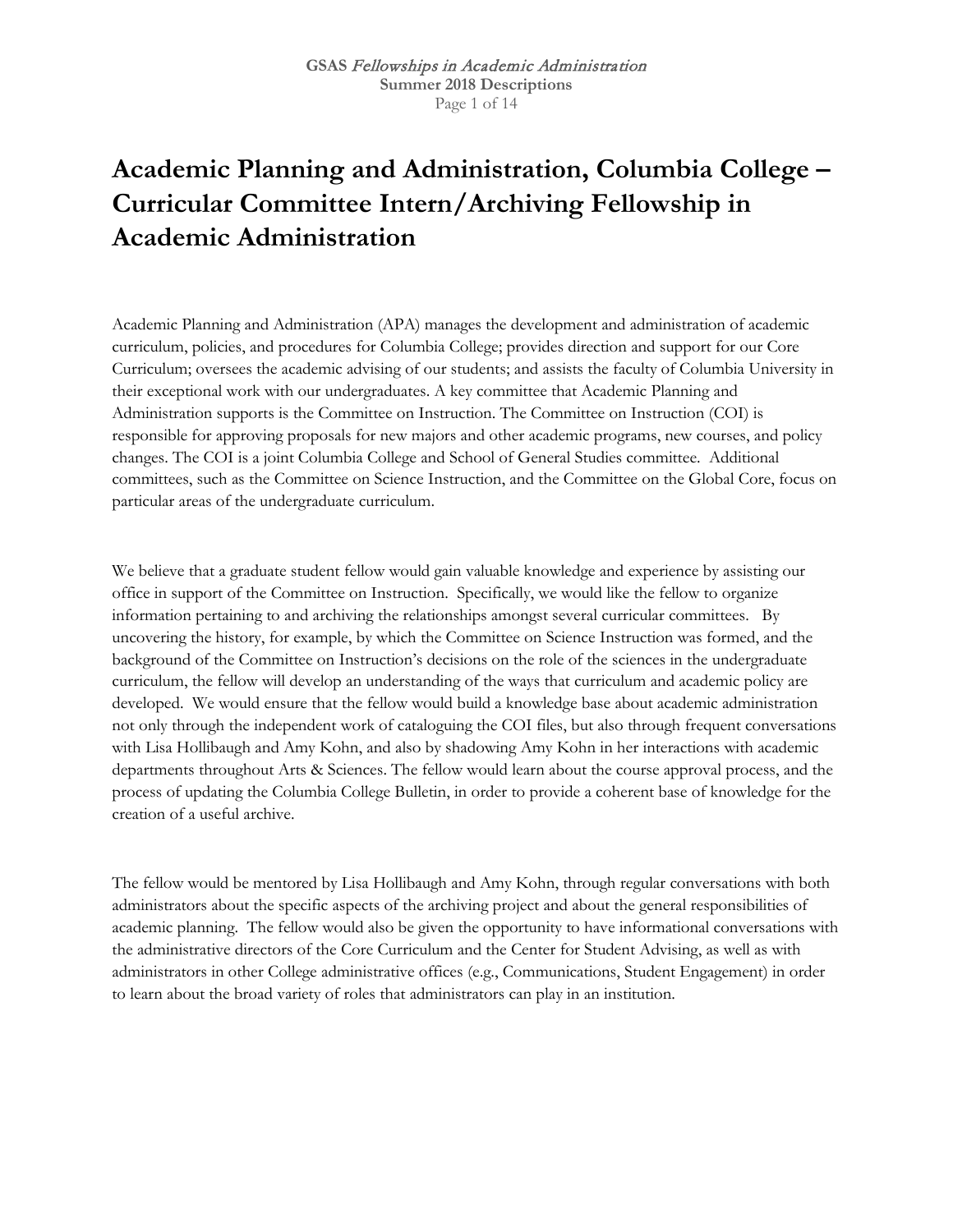#### **GSAS** Fellowships in Academic Administration **Summer 2018 Descriptions** Page 2 of 14

#### **Fellow Responsibilities**

- Archive the history of the various curricular committees
- Assist in the archival research projects that support COI-linked policies (e.g., the history of certain degree requirements or comparisons with academic policies at peer institution)
- Create searchable archives of the decisions of the curricular committees
- Assist in the organization of materials for the Committee on Instruction

#### **Desired Qualifications**

- Highly organized
- Good computer skills (including a familiarity with Excel, Google Docs
- Willing to learn
- Ability to work well as part of a team

#### **Expected Fellow Time Commitment**

5-10 hours per week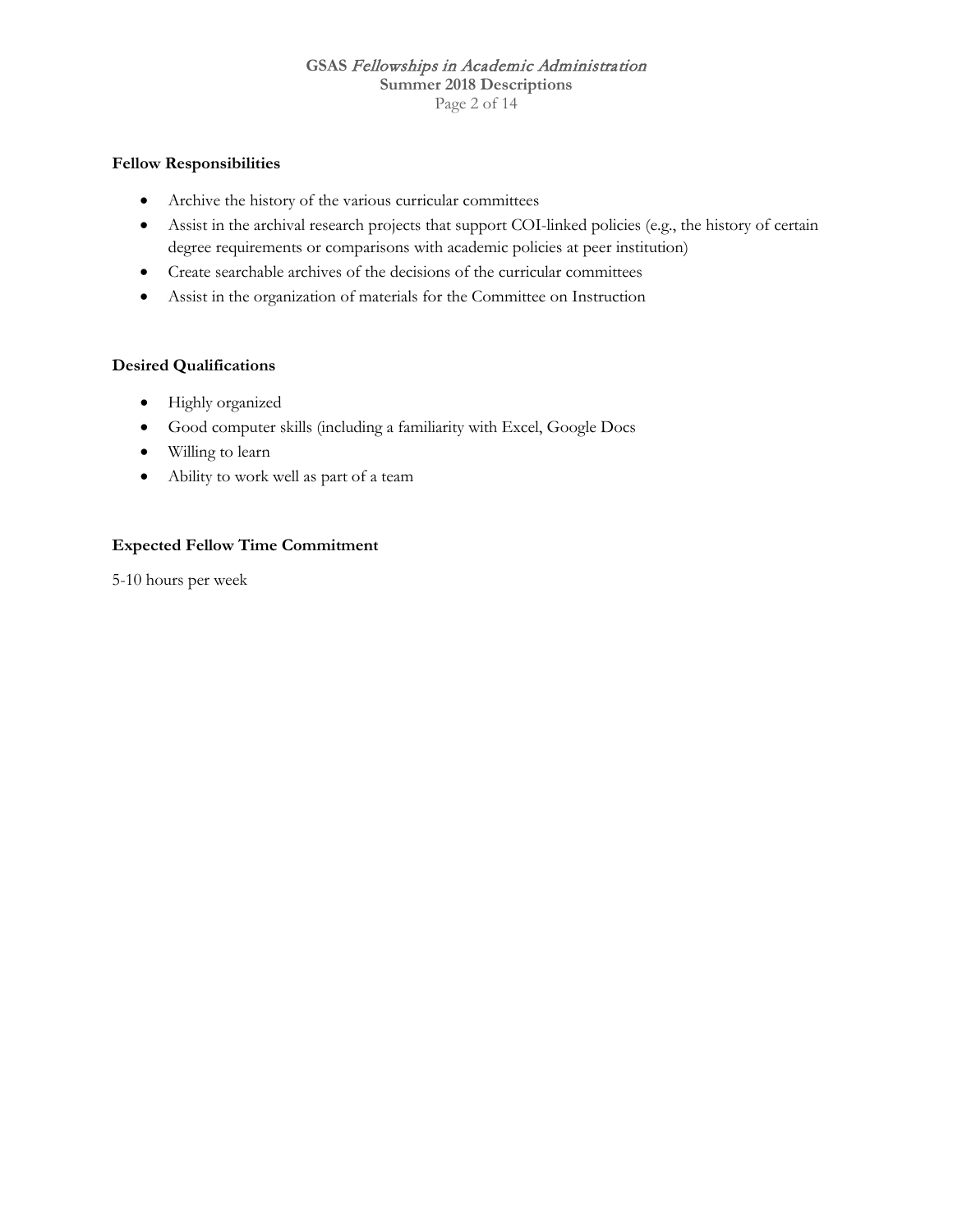## **Center for Teaching and Learning – Graduate Student Teaching Development Resources Coordination**

The Center for Teaching and Learning (CTL) partners with faculty, students, and colleagues across the university to support excellence and innovation in teaching and learning. The CTL is committed to advancing the culture of teaching and learning for professional development, curricular enhancement, and academic support through its programs, services, and resources.

The CTL supports the professional development of Columbia graduate students across the university with current or future teaching responsibilities. The CTL also offers an array of support to graduate students to help them reflect on, improve, and measure their teaching at Columbia. Graduate students participating in the CTL's programs and services develop a sense of pedagogical agency, interdisciplinary exchange, and peerdriven inquiry that helps prepare them for the future in a variety of academic and professional settings. They also develop instructional practices that are learner-centered and inclusive.

The Graduate Student Programs and Services (GSPS) team at CTL will be focusing this summer on organizing select resources being generated through our programs and services in ways that can benefit the graduate student teaching community in new ways. The Fellow will be an important element in this effort- offering perspective on the way such resources are organized and disseminated, providing editorial and communication support on this project, and advising the CTL on optimal connection of these resources to graduate student teaching contexts.

This resources initiative will include:

- Identify and select resources generated through CTL programs for web-based discovery and distribution
- Modify these resources as needed for more general / multi-contextual use
- Conceptualize and facilitate targeted communications around resources

#### **Fellow Responsibilities**

- Review resources generated and collected for specific teaching support programs and services
- In consultation with GSPS and communications staff, target resources for a new CTL graduate student resources collection
- Edit chosen resources to make them applicable to a variety of contexts
- Strategize ways to engage targeted audiences with resources particularly pertinent to them
- Assist with subgroup formation in the CTL mailing list that will support this targeting

- Familiarity with CTL programs and services for graduate students
- Demonstrated interest in graduate student teaching development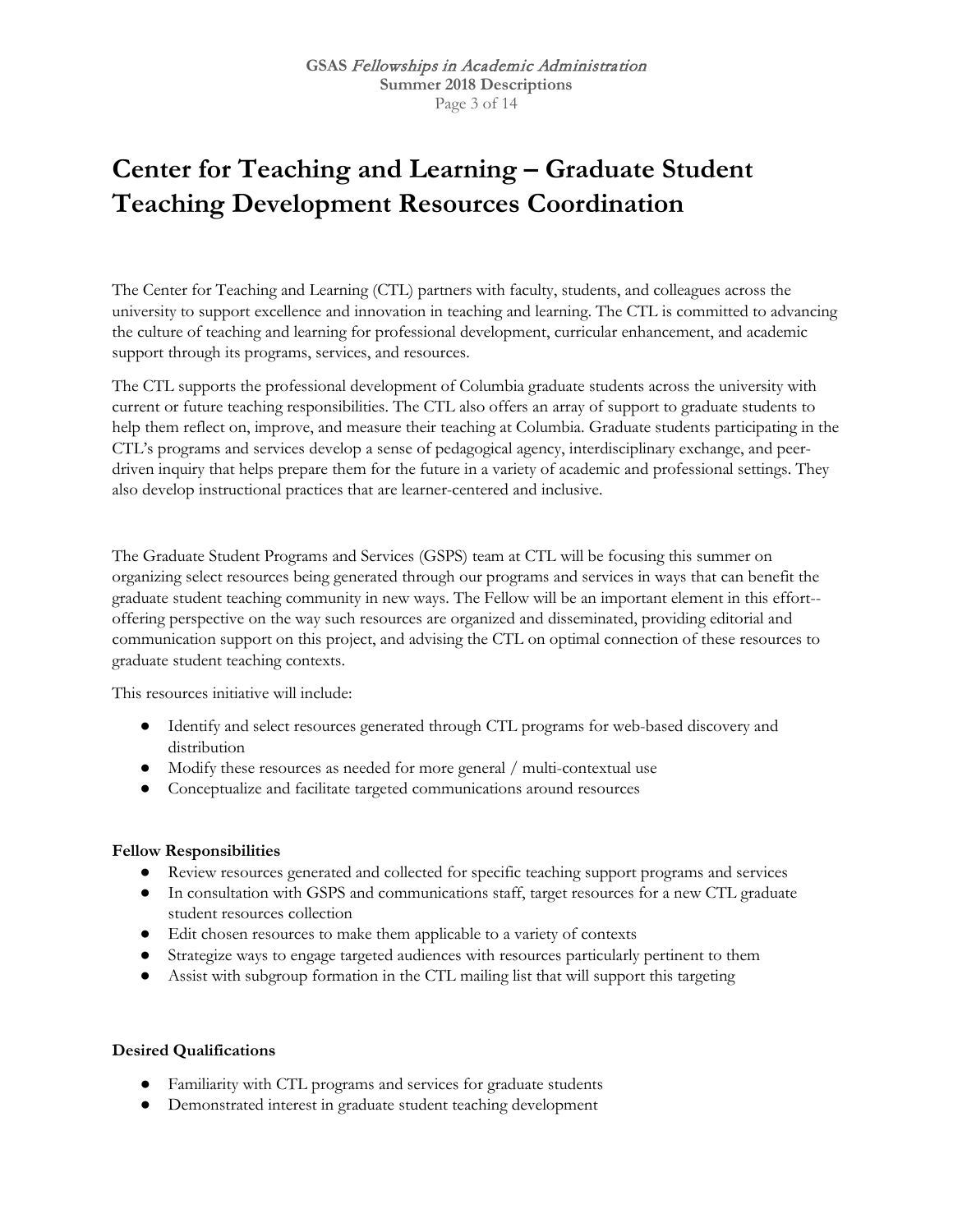#### **GSAS** Fellowships in Academic Administration **Summer 2018 Descriptions** Page 4 of 14

- Strong digital organization skills
- Communication skills
- Some familiarity with educational literature and the scholarship of teaching and learning is desirable, but not required

### **Expected Fellow Time Commitment**

8-10 hours per week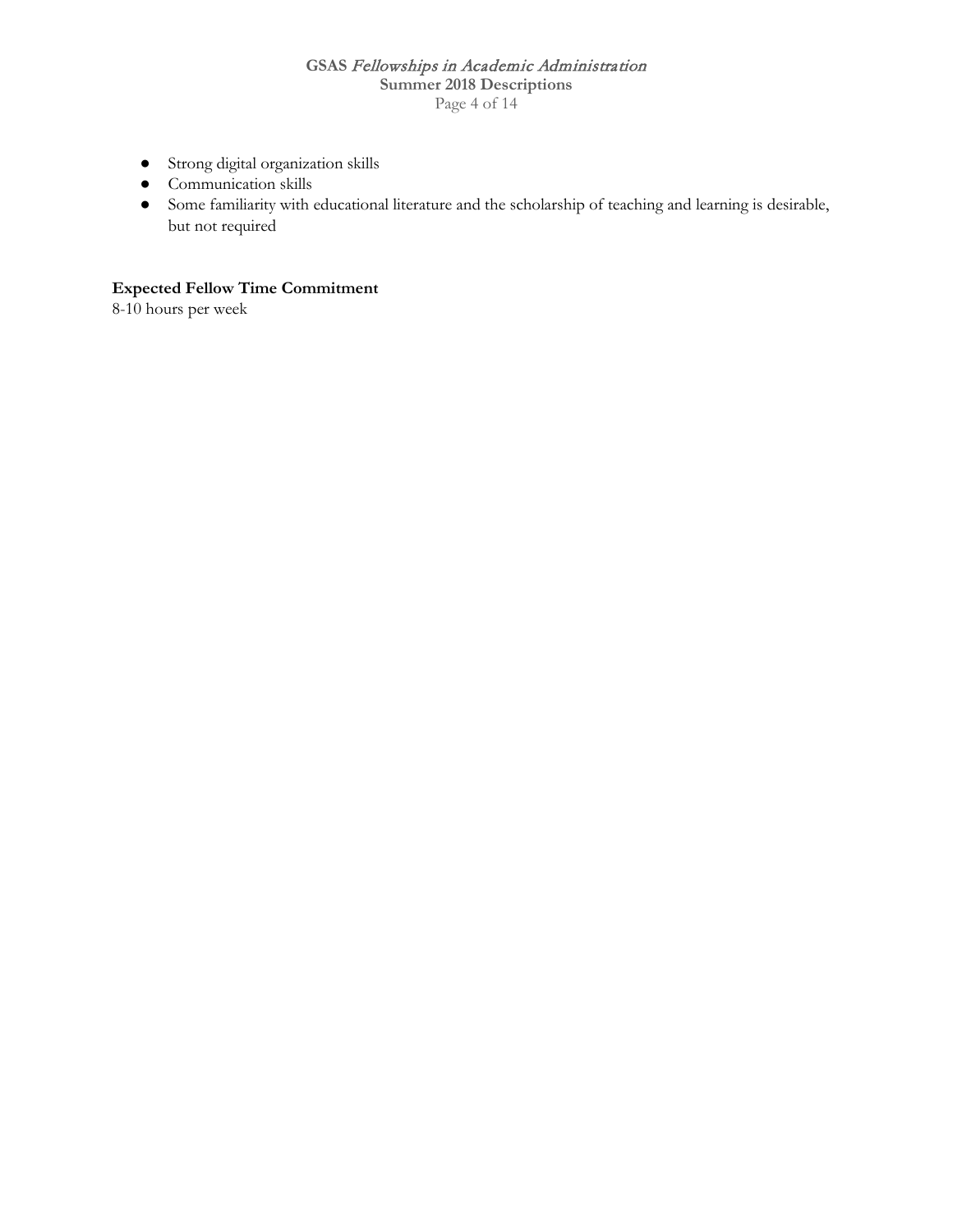# **Columbia University Press – Literature in Translation: Acquisitions and Marketing**

Columbia University Press seeks to enhance Columbia University's educational and research mission by publishing outstanding original works by scholars and other intellectuals that contribute to an understanding of global human concerns. The Press also reflects the importance of its location in New York City in its publishing programs. Through book, reference, electronic publishing, and distribution services, the Press broadens the university's international reputation.

Columbia University Press plays a major role in bringing international literature to Anglophone audiences. This list focuses on East Asian literature, a historic strength of both the university and the Press. We have recently added Russian literature in translation in the form of our Russian Library series. The Fellow will assist with the formulation and implementation of a plan to better market these books, both to academic and non-academic audiences. This task requires an interest in course design, academic trends, and literary publications and will encourage deeper contemplation of the relationship between the academy and the wider world.

The Fellow will also be encouraged to weigh in on acquisitions decisions. The Fellow will read book proposals and translation samples and help to decide how the Press can best allocate its resources on the translation list. This will be good preparation for a student interested in pursuing a career in publishing after graduation.

#### **Fellow Responsibilities**

- Research syllabi that include translated literature
- Writes pitches for potential course adoption titles
- Research and brainstorm potential ancillary materials
- Suggest improvements to e-marketing and direct mail procedures
- Attend launch meetings with marketing and acquisitions teams
- Brainstorm general interest marketing plans with acquisitions editor and publicist
- Read and report on book proposals and translation samples

- Knowledge of the academy
- Interest in translated literature
- Teaching experience
- Research and writing skills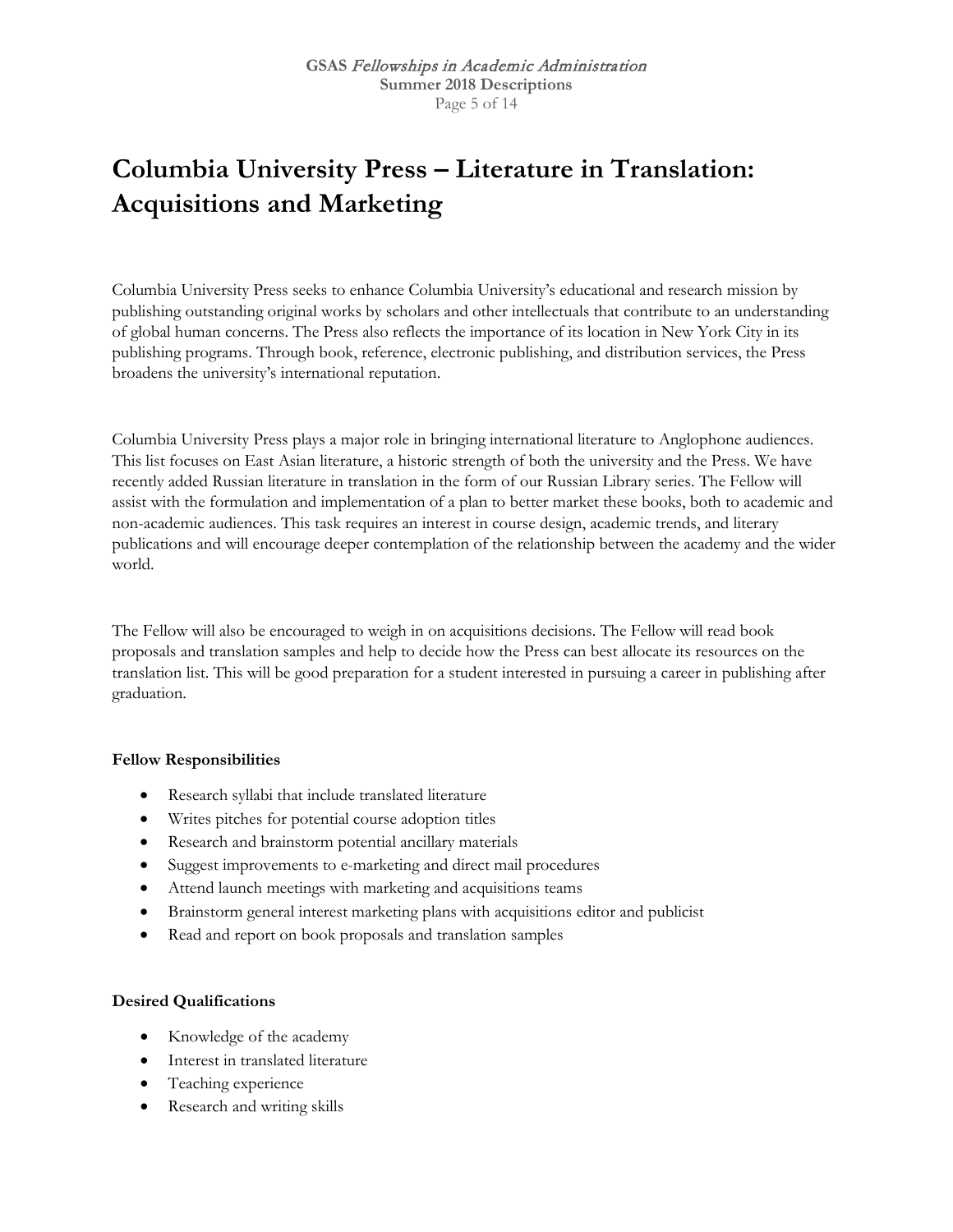• Knowledge of a second language preferred; Chinese, Japanese, Korean, and/or Russian would be particularly helpful

### **Expected Fellow Time Commitment**

8-10 hours per week, for one full day, or two half days. Please note that the Fellow will be expected to travel to the Columbia University Press offices at 61 West 62nd Street, New York, NY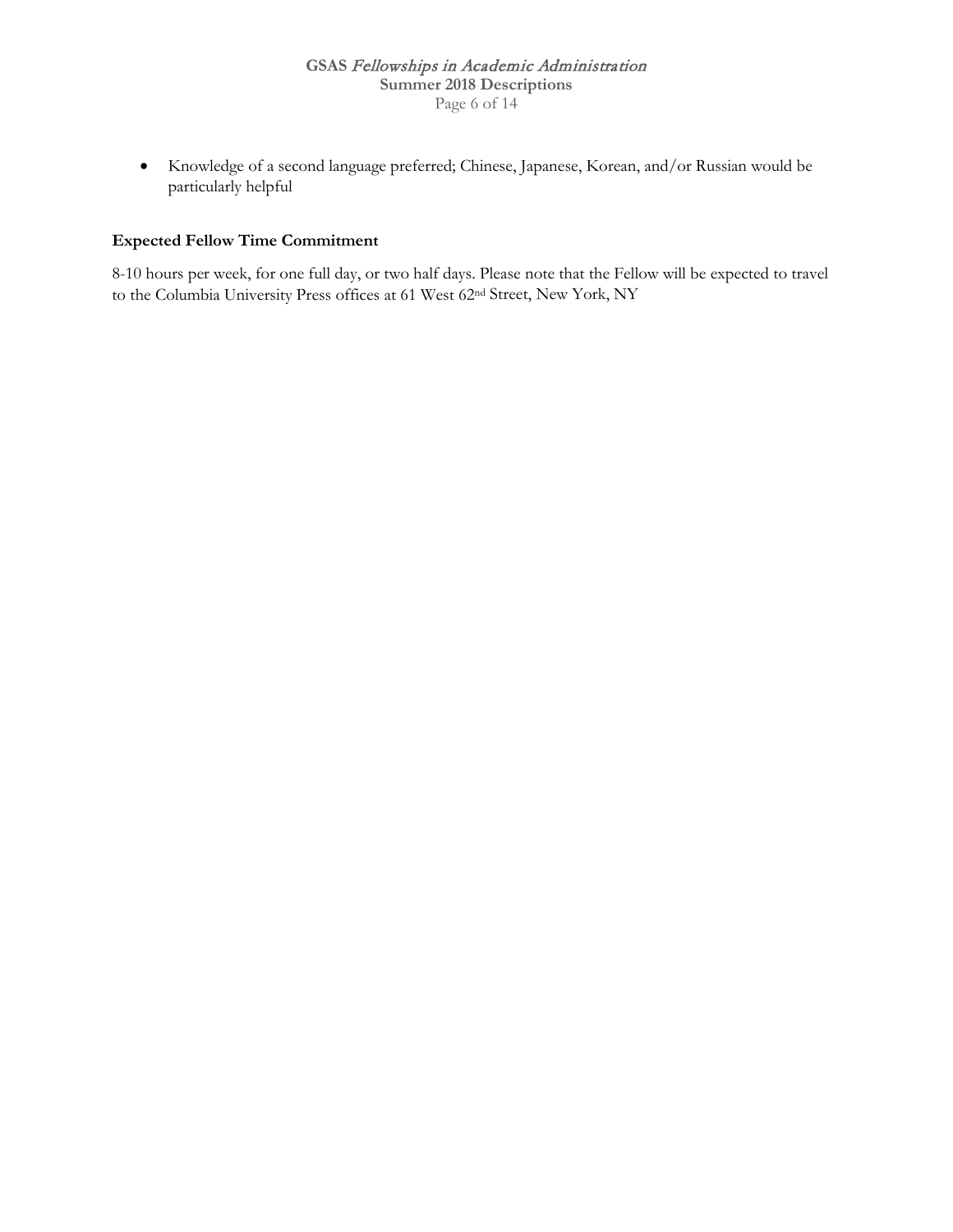# **The Earth Institute, Director's Office – Research Programming**

The Earth Institute has represented, since its founding in 1996, a new kind of endeavor, one that would seek to match the complexity of the challenge that the university sought to address – global sustainability – with an approach that transcended particular academic disciplines and the intellectual limits of particular schools. The Earth Institute now offers a model for the collaboration of faculty and researchers in the natural sciences, social sciences, and humanities, as well as law, public health, engineering, architecture and urban planning that is unique in its reach and effectiveness not only within the university but also nationally and internationally. Interdisciplinary collaboration shapes our research, practice, and education programs.

The Office of the Director is responsible for executing and supporting the short- and long-term priorities of the Earth Institute. It guides, coordinates and monitors the work of the other central administrative offices. This office maintains close communication and coordination with research units to support the mission of the Institute, and helps connect research units to the services and assistance they need. The office serves as a key conduit to the rest of the university, developing and maintaining key relationships across schools, departments, and central administration. It promotes the work of the Earth Institute internally and externally, and works closely with the senior management team to identify opportunities for the Earth Institute to leverage its strengths and address organizational challenges.

With a new director beginning May 1, the Earth Institute seeks to evaluate and develop new processes and programming for interdisciplinary research facilitation. The Earth Institute has a strong history of interdisciplinary research, but we think there is more we can be doing to centrally support scientists and faculty. The fellow will work with the Deputy Director for Management and other Director's Office staff to improve research programming and support.

The fellow will primarily work to develop a landscape analysis of what other universities and similar institutions are doing in this space, and will use this analysis to develop recommendations for the Earth Institute. The fellow will be responsible for conducting surveys/interviews with peer institutions, to learn about research support functions and understand the scope and range of what is and is not successful. The fellow will then develop recommendations on new programs, processes and communication modes specific to the Earth Institute's unique structure. The fellow will work closely with the Director's Office staff in developing these analyses, and will attend meetings with staff from the Office of Academic and Research Programs, Development and Communications teams, as needed.

Depending on the length of the project, s/he may support the management and implementation of these new organizational strategies and policies. The fellow may help lay the groundwork and develop the organizational framework for how these recommendations will be put into practice.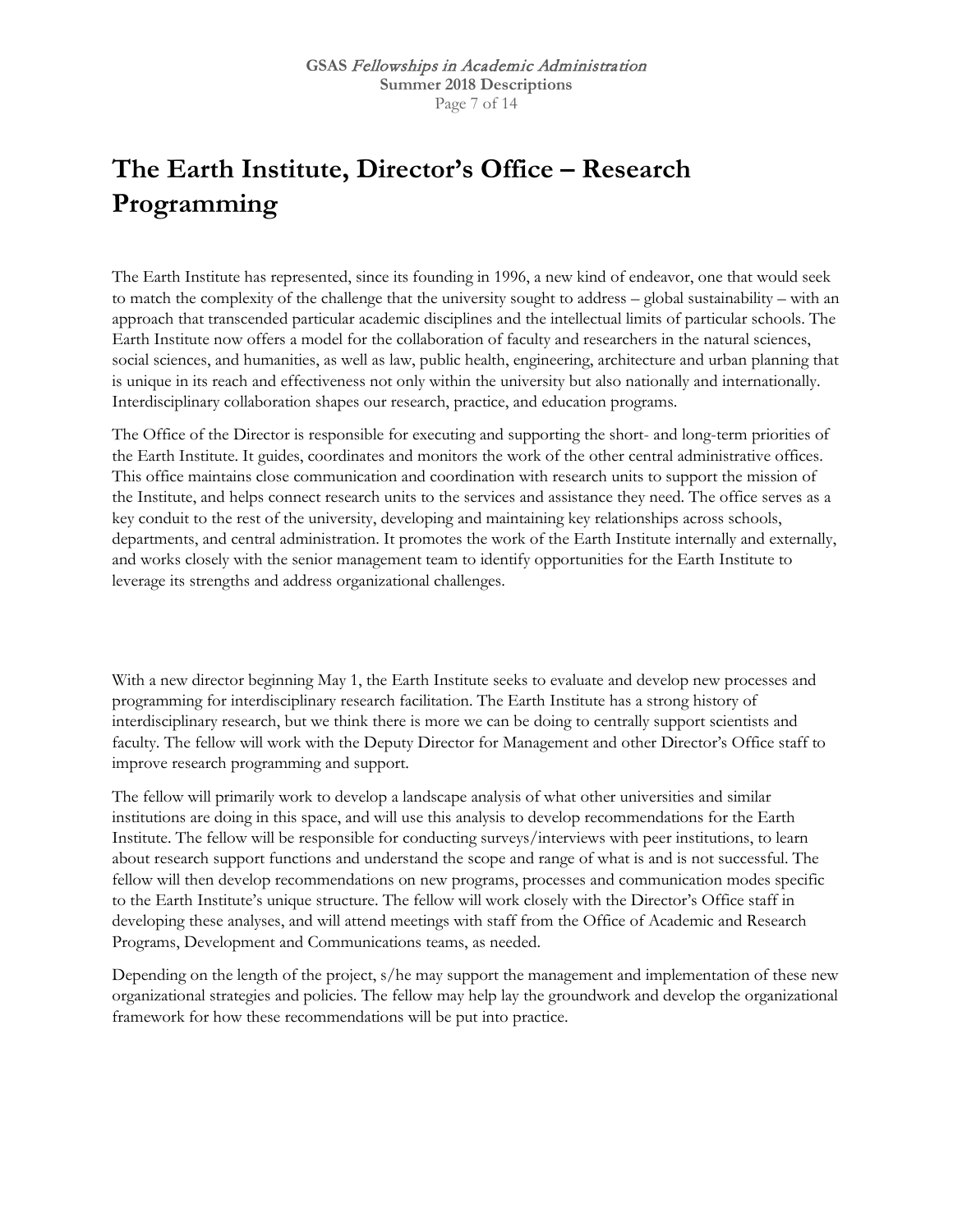#### **GSAS** Fellowships in Academic Administration **Summer 2018 Descriptions** Page 8 of 14

#### **Fellow Responsibilities**

- Support the strategy and direction of interdisciplinary research programming
- Perform an analysis of what other research universities are doing to enhance research facilitation processes
- Assist with identifying areas for improvement in research facilitation
- Develop recommendations for new and innovative processes for streamlining, enhancing and expanding research support functions across various departments
- Develop recommendations for communicating research opportunities to the broader community
- Manage assigned projects and initiatives, working closely with Director's office staff to develop goals and complete deliverables
- Assist with other Institute-wide projects as needed

#### **Desired Qualifications:**

- Superior oral and written communication skills
- Excellent organizational and analytical skills
- Strong attention to detail
- Excellent computer skills, including Microsoft Office, Excel and Power Point
- Ability to work independently and manage tasks within short deadlines

#### **Expected Time Commitment**

10 hours per week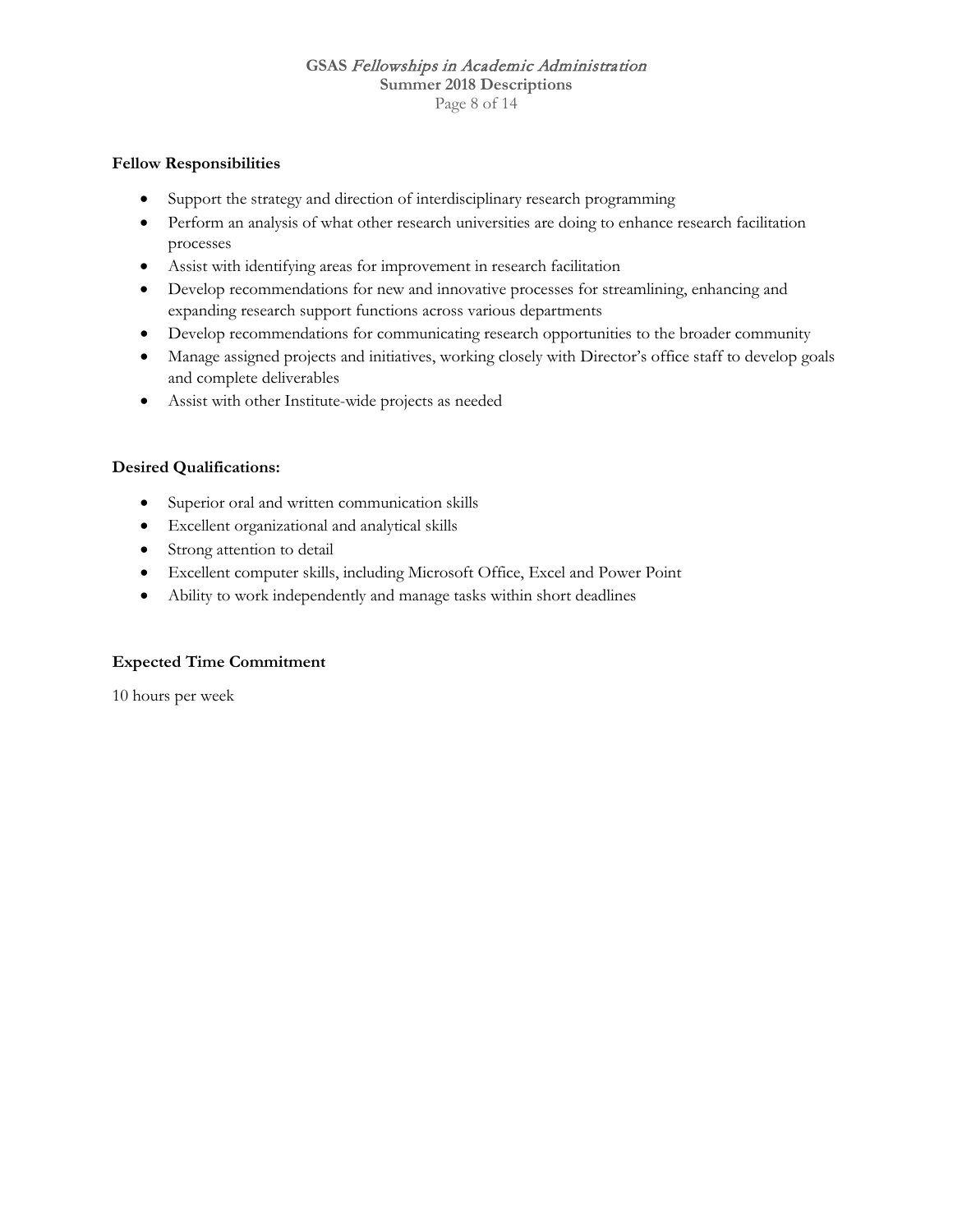## **Faculty Development & Diversity, Arts and Sciences – Benefits of Diversity in Arts and Sciences Booklet**

The office for Faculty Development & Diversity was created in 2015 in order to increase faculty diversity and support an inclusive climate within Arts and Sciences.

Goals include:

- Increase the representation of women and racial/ethnic minorities among the tenured and tenure-track faculty within Arts & Sciences
- Support the advancement of all faculty, with a particular focus on junior faculty, including women and minorities.
- Enable a more welcoming, supportive and inclusive climate for all faculty within Arts & Sciences and in particular at the department level.

To create a booklet outlining the benefits of Diversity in Arts and Sciences, a fellow will conduct a literature review of research on the benefits of diversity in higher education settings, including the benefits of student and faculty diversity and the impact on learning, satisfaction, sense of belonging, pedagogy, research innovation and creativity, etc.

Using this research, the fellow will then write a literature review for the lay person that can be later formatted into an easy to read booklet similar to:

[https://wiseli.engr.wisc.edu/docs/Benefits\\_Challenges.pdf](https://wiseli.engr.wisc.edu/docs/Benefits_Challenges.pdf)

<https://equity.ucla.edu/wp-content/uploads/2016/06/DiversityintheClassroom2014Web.pdf>

#### **Fellow Responsibilities**

- Conduct literature search and review on the benefits of diversity in higher education settings
- Develop annotated bibliography for relevant literature
- Enter citations in Endnote and link to articles
- Write a literature review for the lay person on the benefits of diversity in higher education settings
- During the summer and early fall may also be asked to assist with preparation of materials and logistics for:
	- a. *New Faculty Orientation*,
	- b. *New Department Chair Orientation*
	- c. *A&S Faculty Search Committee Panel Discussion and Luncheon*.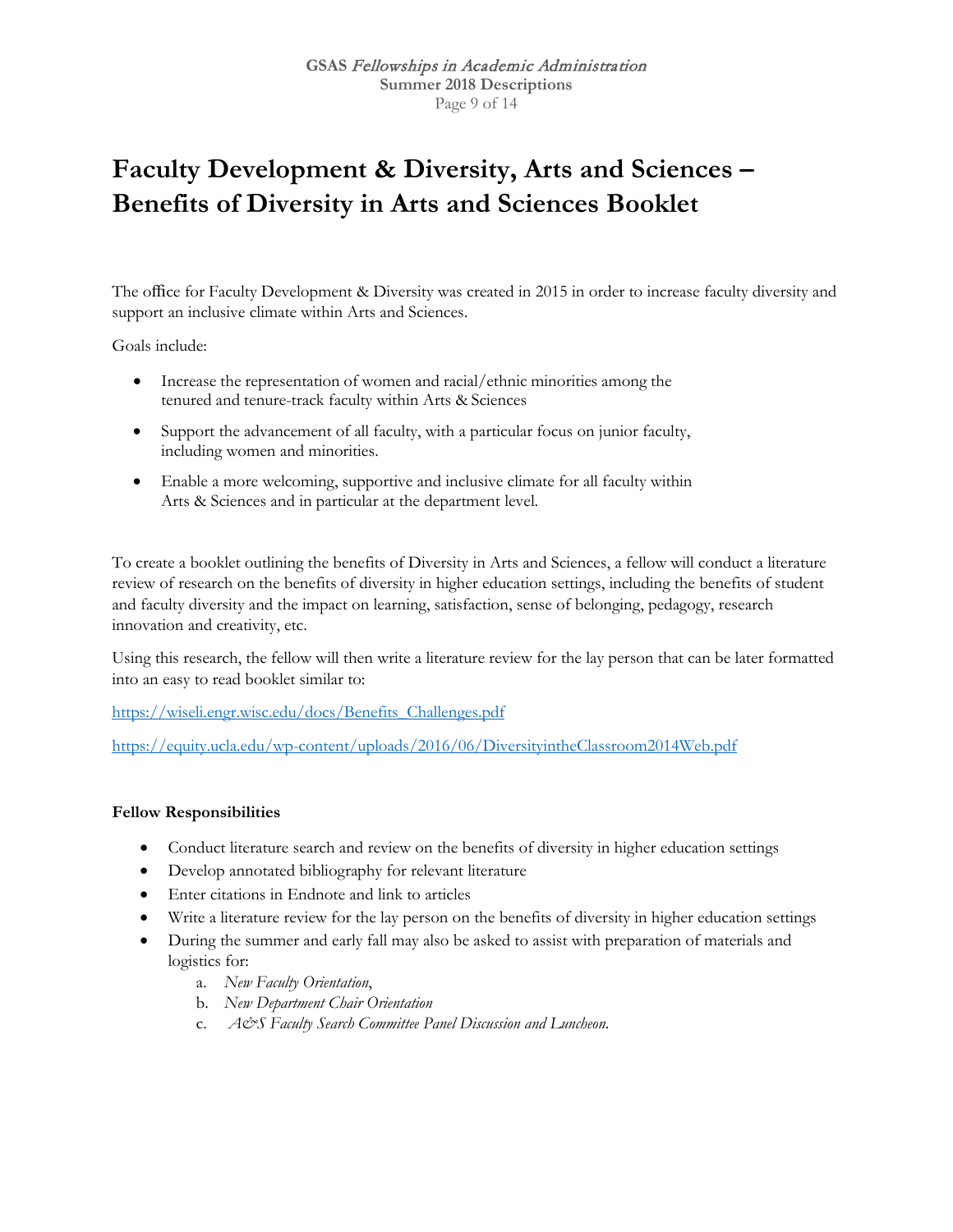#### **GSAS** Fellowships in Academic Administration **Summer 2018 Descriptions** Page 10 of 14

### **Desired Qualifications:**

- Experience conducting literature searches and writing literature reviews
- Strong English language and writing skills
- Prefer someone with social science background, but not essential

#### **Expected Fellow Time Commitment**

10 hours per week is preferred but has flexibility. The fellow may be able to work remotely for portions of time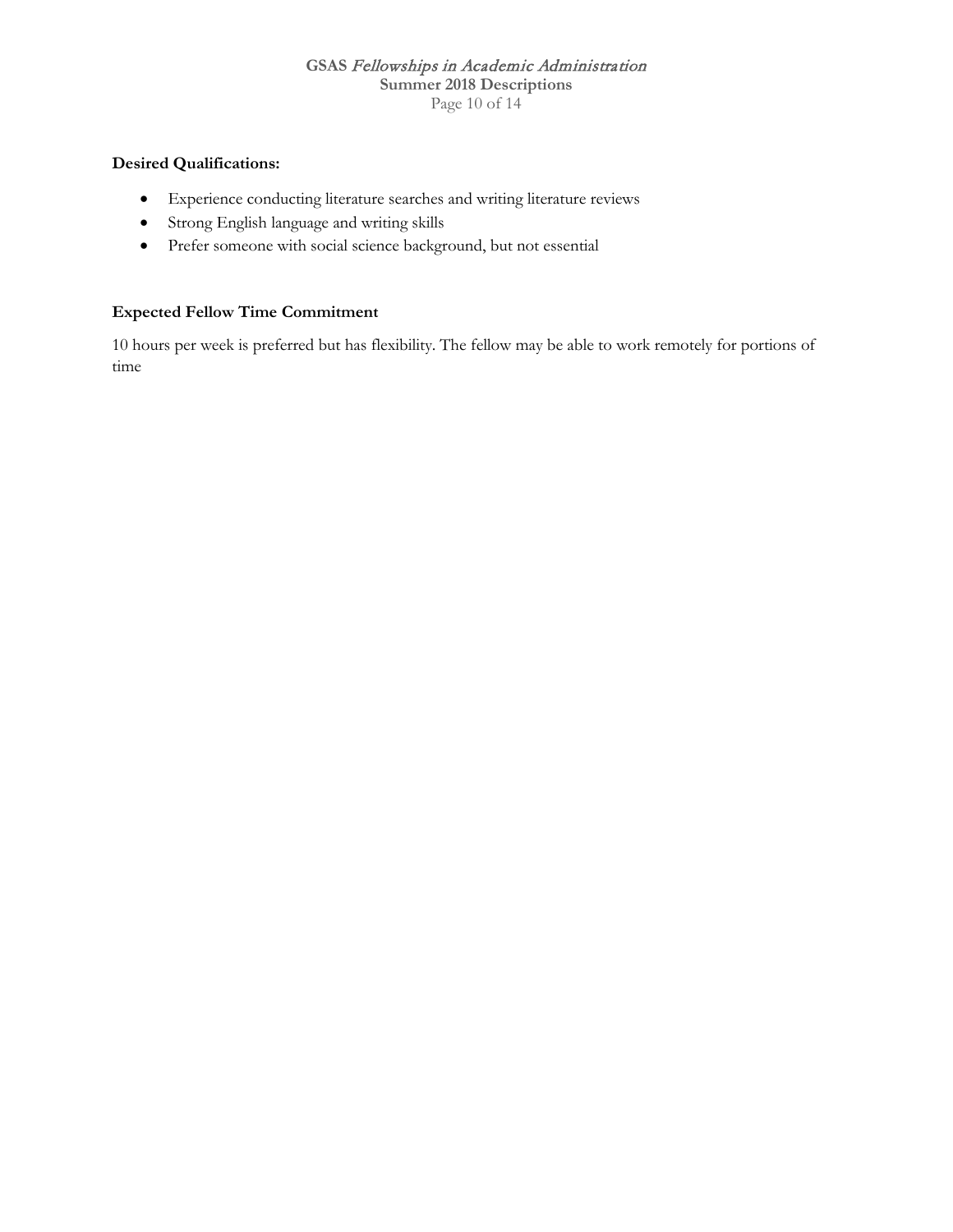## **Institute for Comparative Literature and Society – ICLS 20th Anniversary Archive Preparation**

One of the Institute for Comparative Literature and Society's primary goals is to provide institutional support for cross-disciplinary and cross-regional comparative work, acknowledging the force of recent changes in the humanities, the social sciences, law, architecture, and the performing arts. In its capacity to embrace and bridge the totality of languages and traditions studied at Columbia, ICLS provides the only site for comparative scholarship across languages of more than one language group, including extensive engagement with non-European languages. Simultaneously, ICLS has emerged as the primary intersection between literary studies and social science studies at Columbia, not only across the Arts and Sciences, but also the School of Architecture, the School of Law, and the School of Medicine. The Institute is both a full-fledged curricular and degree-granting unit and a major research hub for Columbia University and its global programs. ICLS is a recognized leader nationwide in the newer developments of the comparative literature discipline: a truly global purview and cross-disciplinary work. Both in theory and in practice, in research and in teaching, ICLS brings the comparative methods of studying literature and society into the current globalized conditions of producing knowledge and making history.

In preparation for our 20<sup>th</sup> Anniversary celebration, the Summer Admin Fellow will be assisting the Assistant Director in organizing and compiling our Institute's archive. The archive is mostly electronic but there are some hard copies that will need to be made digital. In addition, the Fellow will be asked to prepare promotional material using glimpses into ICLS's archive to celebrate and educate on its history to be used in the build up to our anniversary event in November. Tasks may include some alumni surveys and database updating.

#### **Fellow Responsibilities**

- Organize and archive historical documents of an institute's administrative office
- Promotion on social media and through blogs
- Update databases and spreadsheets
- Communicate with speakers, arranging travel, and other event planning

- Attention to detail
- **Excellent communication skills**
- Previous experience in Photoshop or InDesign, a plus, but not necessary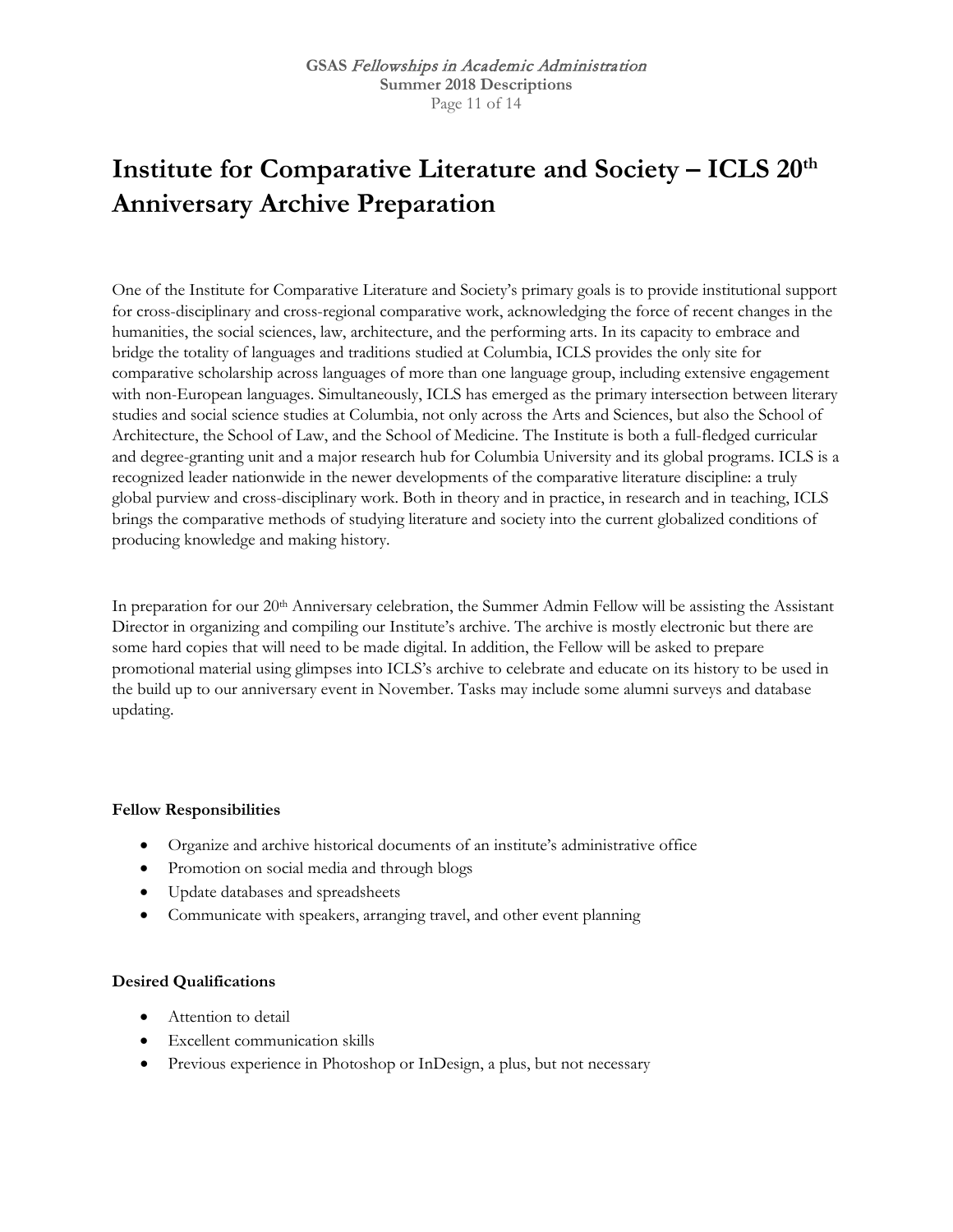### **GSAS** Fellowships in Academic Administration **Summer 2018 Descriptions** Page 12 of 14

### **Expected Fellow Time Commitment**

5-10 hours per week (will vary each week)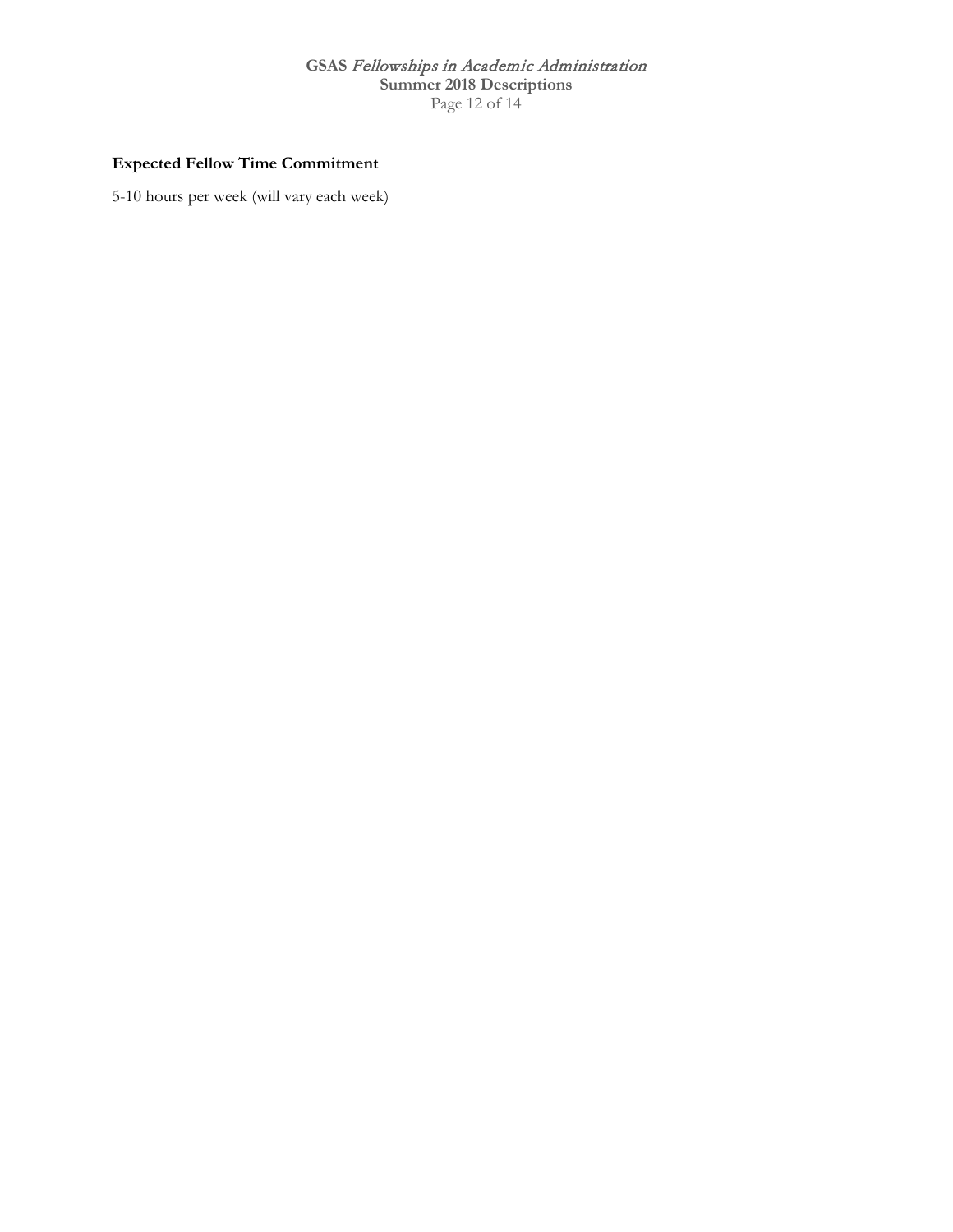# **The Society of Fellows and Heyman Center for the Humanities – Publications Editor**

The Society of Fellows and Heyman Center for the Humanities is the central site for interdisciplinary work and community engagement in the humanities at Columbia University, sponsoring conferences, lectures, workshops, performances, and other public events. Often in collaboration with other members of the Columbia community, it creates opportunities for those in the humanities, social and natural sciences, law, medicine and public health, journalism, business, and the arts to share thinking, debate ideas, and collectively consider methodological, conceptual, and ethical issues of common interest and concern. It also offers fellowships to recent doctoral recipients, Columbia faculty, and visiting scholars to develop their scholarship and teaching within an interdisciplinary context. Through its Public Humanities Initiative, it strives to expand the opportunities for humanities-based conversations, on and off campus, and to promote communityuniversity partnerships, including **The Justice-in-Education Initiative**--a Mellon-funded collaborative project with the Center for Justice at Columbia that aims to increase educational opportunities for incarcerated and formerly incarcerated individuals.

The Society of Fellows and Heyman Center for the Humanities is looking for a GSAS Administrative Fellow to serve as Publications Editor. The Administrative Fellow will work to arrange, copyedit, design, and publish Center publications including the Annual Report. The Fellow will also be responsible for creating and maintaining mailing lists and will be charged with developing new mailings to promote future or past events.

#### **Fellow Responsibilities**

- Gather materials for the Fiscal Year 16, FY17, and FY18 Annual Reports and arrange for their printing
- Copyedit Annual Reports and other publications
- Design publication layouts
- Write publication content

- Strong organizational skills
- Ability to work independently and manage time-sensitive tasks
- Excellent computer skills or ability to obtain them, including knowledge of publication software
- Copyediting experience
- Design experience
- Detail-oriented
- Excellent written communication and interpersonal skills